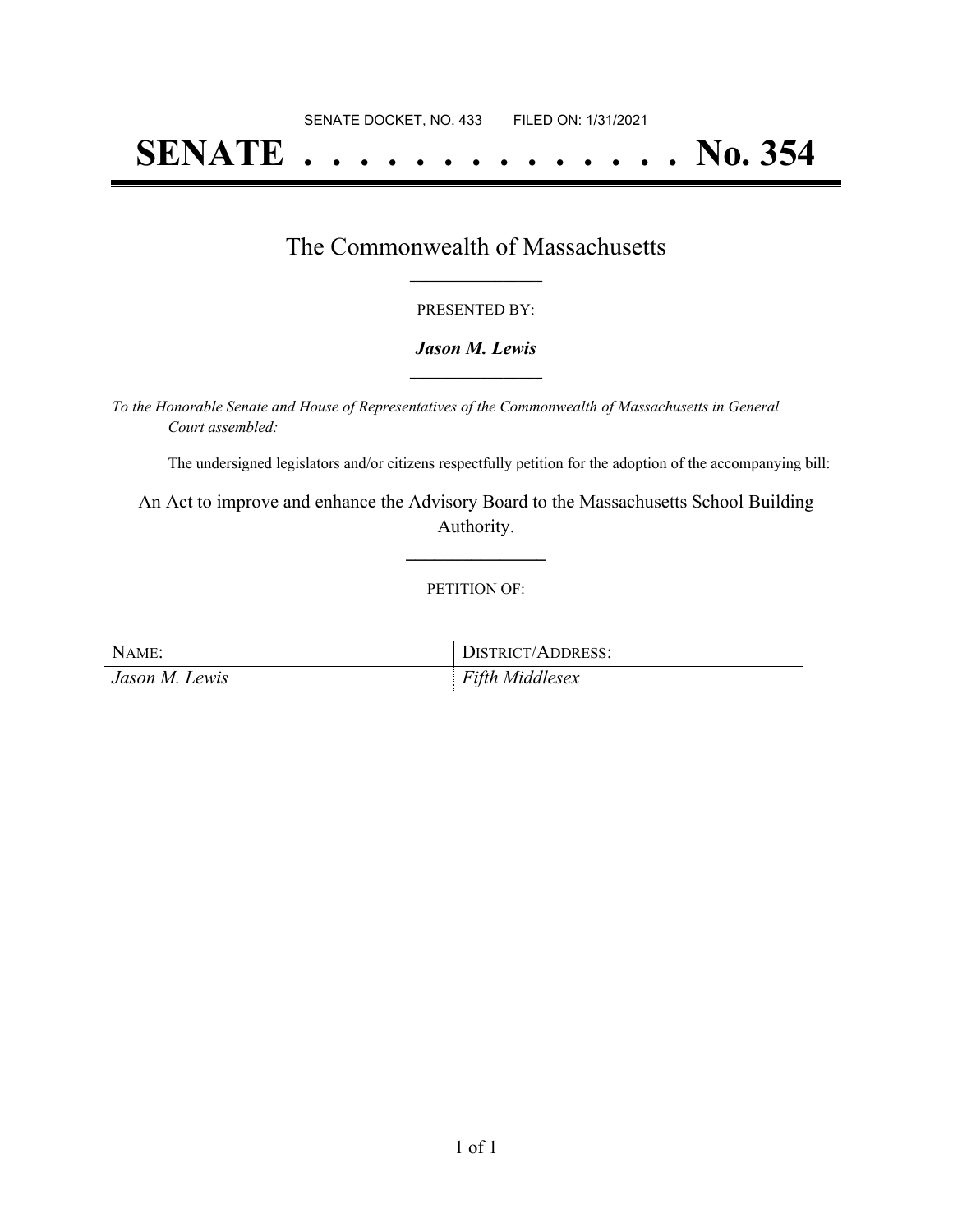# SENATE DOCKET, NO. 433 FILED ON: 1/31/2021 **SENATE . . . . . . . . . . . . . . No. 354**

By Mr. Lewis, a petition (accompanied by bill, Senate, No. 354) of Jason M. Lewis for legislation to improve and enhance the Advisory Board to the Massachusetts School Building Authority. Education.

## The Commonwealth of Massachusetts

**In the One Hundred and Ninety-Second General Court (2021-2022) \_\_\_\_\_\_\_\_\_\_\_\_\_\_\_**

**\_\_\_\_\_\_\_\_\_\_\_\_\_\_\_**

An Act to improve and enhance the Advisory Board to the Massachusetts School Building Authority.

Be it enacted by the Senate and House of Representatives in General Court assembled, and by the authority *of the same, as follows:*

1 SECTION 1. Chapter 70B if the General Laws is hereby amended by striking section 3A

2 and inserting in place thereof the following section:-

 Section 3A. There shall be a school building advisory board comprised of: the state auditor or a designee; the inspector general or a designee; the superintendent of the state police or a designee; the state fire marshal or a designee; the director of the Massachusetts emergency management agency or a designee; the executive director of the authority, who shall serve as the secretary to the advisory board and shall be a nonvoting member of the board; and 19 members to be appointed by and represent the following nongovernmental organizations: Massachusetts Municipal Association, Inc., Massachusetts Association of School Committees, Inc., the Massachusetts Mayors Association, Inc., Massachusetts Association of School Superintendents, Inc., Massachusetts Association of Regional Schools, Inc., Massachusetts Building Trades Council, the Massachusetts chapter of Associated Builders & Contractors, Inc., Massachusetts